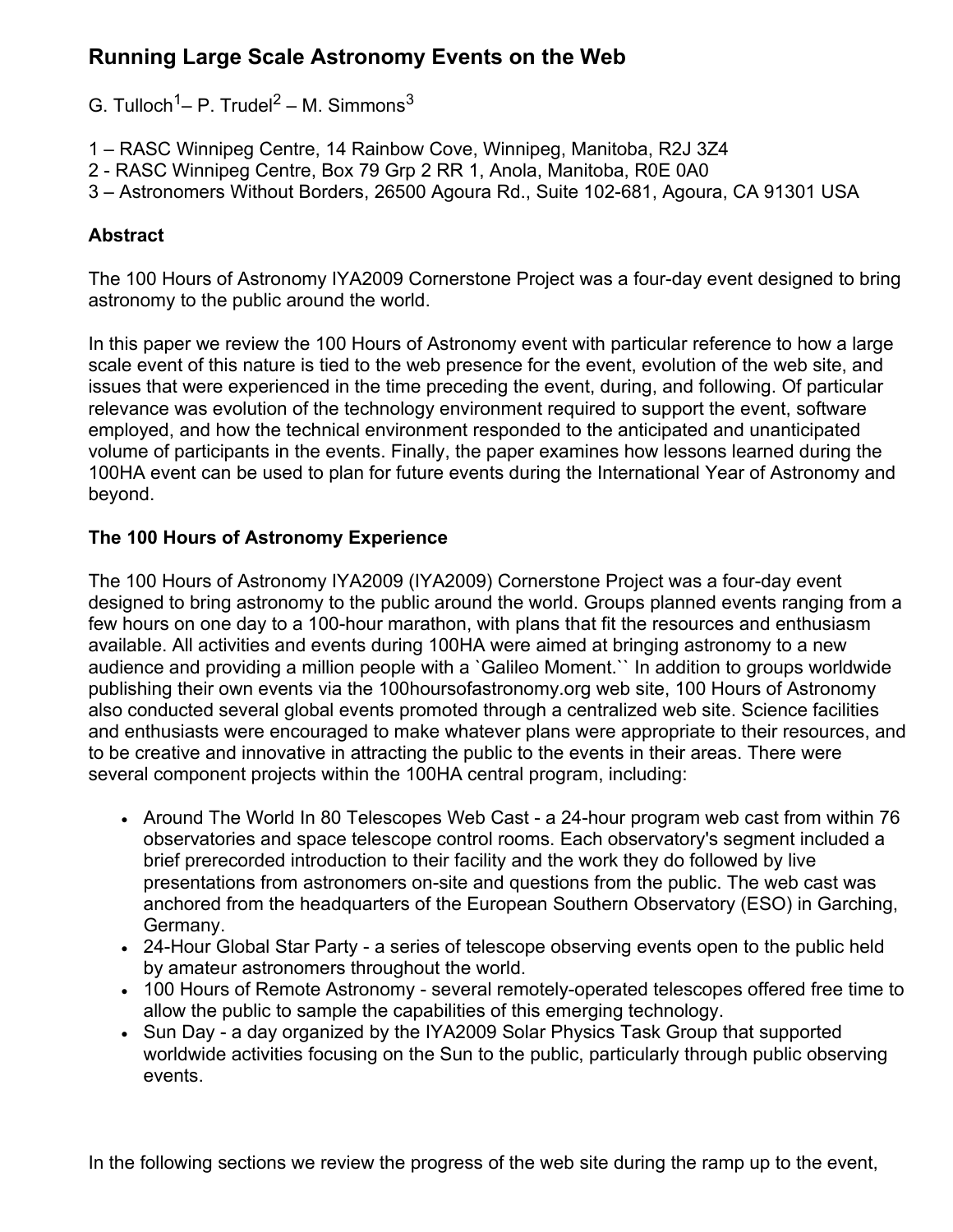how the event itself transpired, and post-event activities.

## **Before the Event**

In January of 2009 the 100hoursofastronomy.org website transitioned from a simple HMTL based site hosted to a LAMP (Linux/Apache/MySQL/PHP) based site implemented on the Joomla 1.5x content management system to enable content editing via web browser by the 14-member 100HA Task Group. This group was responsible for organizing the worldwide effort on behalf of the International Astronomical Union.

Two volunteer web masters were engaged through a general request for assistance, one (GT) predominately responsible for hosting and configuration of servers and network, and one (PT) responsible for content and Joomla configuration and customization. Part of the core 100HA web site was an event registration function, EventList, deployed as a module to Joomla. When modifications were required a vendor was engaged to modify the code to include Google Maps functionality and generally enhance the application for use in registration and display of 100HA events worldwide. The initial hosting for the site was via an inexpensive, mass market web hosting company located in the United States.

As site traffic increased, a preplanned move to a dedicated hosting environment was made, initially to a single server hosted at a data center in Chicago USA. Configuration of this server began in early March 2009 and the site was transitioned to the new server March 17. There was some concern that the change to the Domain Name record for the site to change the IP address from the old to the new server would take a while to propagate through the Internet due to caching of the address. Both sites remained active during the changeover, and the databases were compared after a few days to catch any data that was entered on the old site before the new site address propagated. However, only 3 events were registered during the interim period and manually transferred to the new site, so propagation delays were very minimal, likely because most users were new to the site and had not cached the old IP address.

### **During the 100HA Event**

The new server operated at very light loading until the commencement of the 100HA event. The technical team hypothesized that load on the server would likely increase to approximately 25,000 visits per day during the event, but most of the load would be reading information rather than entering of new events. As such, the number of visits would be higher, but the actual load per visit on the server would be lower as read activity (viewing web pages produced from the database) was expected to be much more efficient than write activity (e.g. adding new events to the database.) Because of minimal loading of the server at approximately 5000-6000 visits per day, it was judged that the site could remain on a single server dual core server with 4GB of RAM and handle the load. Plans were made to add a second server to host the database if required, and inquiries were made on the method by which multiple servers could be set up on a load balanced network to handle large loads, but none of these plans were put into effect to minimize costs.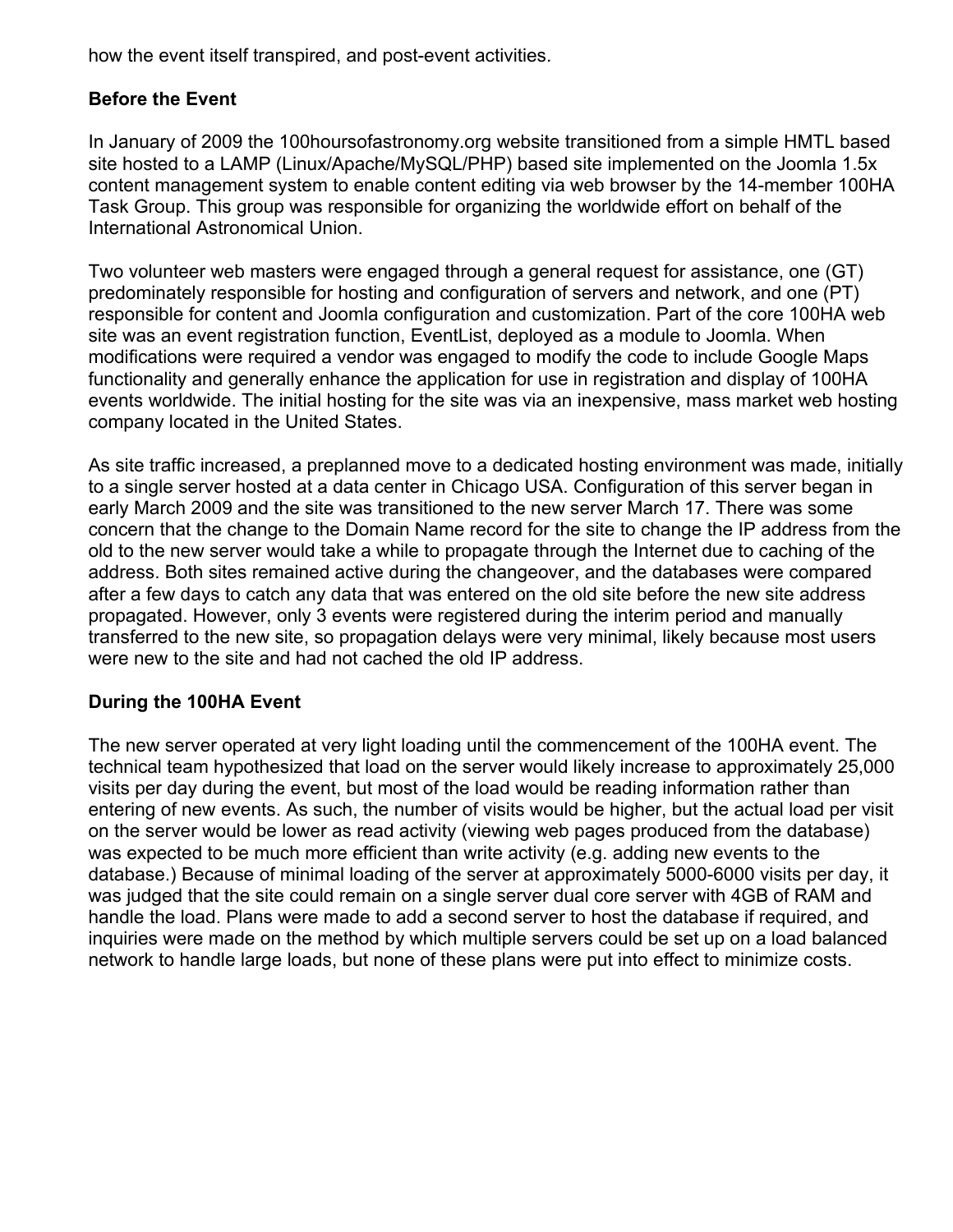

*Figure 1 - Chart comparing visits across March 1 - Apr 30 2009*

# 100HA Usage Mar-Apr 2009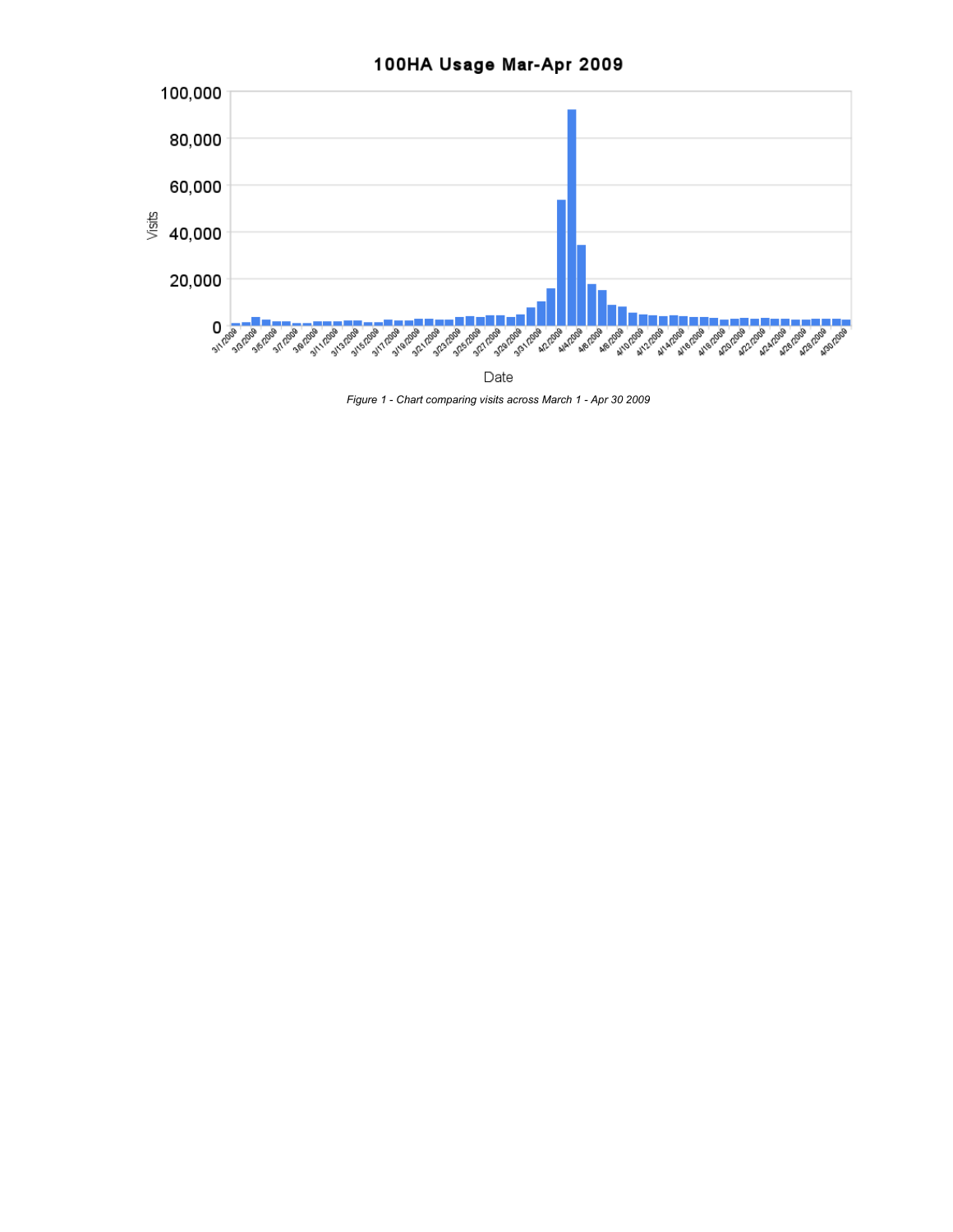On April 2nd and 3rd, on commencement of the Around The World in 80 Telescopes web cast, utilization of the site skyrocketed, with 32,000 visits on the 2nd growing to 98,000 on the 3rd of April, mostly attributable to visitors accessing the site to view the web cast. Since the actual web cast content was hosted on a partner web streaming provider, previously the web cast was not expected to introduce a heavy load on the 100HA server. Once the user had linked to the streaming provider web site the user would have no further interaction with the 100HA web site. This assertion proved to be in error, since as constructed all users accessing the web cast needed to load the 100HA front Joomla page every time they accessed the web cast. The content editors embedded a viewer for the video directly on the 100HA web site main page which ensured that traffic on the 100HA main page was inadvertently maximised. To exacerbate matters, during the web cast issues with the streaming video provided caused users to "reload" the page often to unfreeze the video.

The web cast therefore created an additional huge volume of traffic on the 100HA site as many hundreds (possibly thousands) of people, near-simultaneously pressed the refresh buttons on the browsers, forcing the web server to re-transmit the 200+ kilobyte Joomla main page. Most of this retransmission would have been pulled from Joomla's built-in cache, however substantial parts of the site are built dynamically on the fly, and therefore forced Joomla to go back to the database for a significant amount of content. While the web cast was hosted on Ustream (a sponsor who provides web casting) and thus the majority of the data being transmitted was obtained from another site, repeated transmission of the embedded viewer on the main page of the 100HA web site front page introduced extreme unanticipated load on the server, which caused performance to plummet. Once server CPU and memory utilization became very large, the MySQL database task on the server was unable to keep up with requests and began returning database errors to users, directly affecting the visitor's experience. In the end, this resulted in the site becoming unusable.

In the early morning hours of April 3, the first remediation tactic employed was to redirect the 100hoursofastronomy.org domain to an ESO web server which served up a simple web page with the link to the web cast, which proved effective. This page was migrated to the main 100HA server, and during the web cast was the only content displayed by the site. Since the priority was to provide the link to the web cast, the simple web page remained in place throughout web cast on the 3rd of April. Several times through the day the main site was re-enabled after attempts were made to resolve performance issues, but each attempt was rolled back to the simple HTML page due to the number of visitors rapidly saturating the server. This saturation turned out to be worse than the original loads on the server, since Joomla's built-in caches had expired, and effectively resulted in every access to the site hitting the database server, causing server load to reach extreme levels.

Interestingly, the Open Source software on which the entire 100HA site ran performed extremely well under enormous loads. For example, a measure of utilization of a LINUX server is the Load Average, representing the number of CPUs required to handle the load being imposed on the server. Normally, this measure is less than one (in other words there are no server tasks waiting to be processed at any given time) during the web cast event the load average climbed to a load average of 125 – the web masters expected that the entire system would crash long before this point was reached. However, amazingly, the LINUX server continued operating, the MySQL server continued serving database requests (albeit occasionally causing errors), and the Apache web server software continued to process requests for web pages. At no point, even during the most intense pressure on the server, did any component fail. The technical team was extremely impressed by the robustness and efficiency of the LINUX Operating System (CentOS 5), the MySQL database, Apache web server software and PHP Hypertext Preprocessor. Of particular interest was the ease at which the Apache web server handled the web cast traffic after the main site was disabled - server load averages remained under 1 while the simple page was replacing the Joomla site. This implies that use of content management applications like Joomla require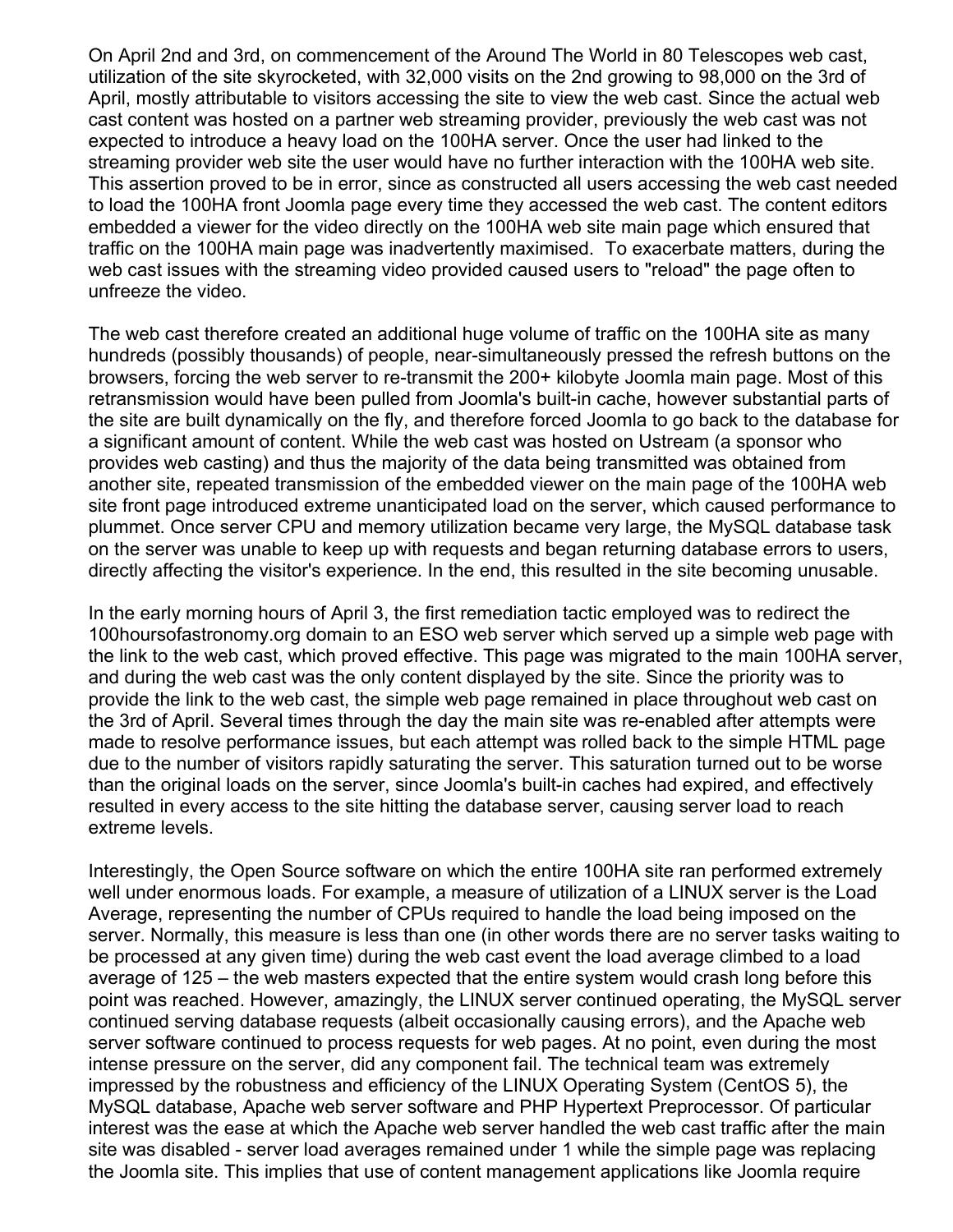significantly more resources under high load than a simple HTML page.

A database server was ordered from the hosting provider and was in place by the following day, which proved to be effective in reducing the server load and eliminating database errors, but by that time the web cast had concluded and extreme loads had dissipated. In addition to the database server an additional "mirror" server was put in place, expanding the server infrastructure to two content servers accessing a separate database server. Unfortunately, load balancing would not be available until the last day of the event, which was judged to be too late to prove useful, so a link was placed on the main page of the 100HA site to invite users experiencing performance issues to access the mirror server. This proved effective but given that by that time the load had diminished, the second server saw little activity. As the 100 Hours of Astronomy ended, volumes on the server diminished to the previous levels.

## **After the Event**

The web site remained active with 5000 visitors per day during the weeks immediately following the event, as users accessed recordings of the web cast, entered event reports, and posted photos of their local events. By the end of April 2009 through Mid-May (the time of this writing) visitors had stabilized at approximately 2000 per day as users added reports of their 100HA activities and perused the reports and photos uploaded by others.

#### **Issues and Lessons Learned**

The following sections enumerate issues that were experienced during the 100HA program that required action and generated some interesting learning experiences for the Task Group and technical team.

### *Site Content/Joomla*

As the 100HA site got larger, a number of issues arose regarding how much data was being sent to clients logged onto the site with web browsers, particularly through slow dial-up and satellite connections. For example, the front page of the web site grew to approximately 600k in size at one point through extensive use of graphics plus a dynamic map on the main page that contained stickpins in a Google map. Each stickpin data point was sent as an in dependant record in an XML table to the site and, as the number of events around the world grew to thousands, the data being sent to clients became quite voluminous.

For content related issues, the lessons were learned included:

- Limit front page content size as much as possible this is the first page users see and if it takes prohibitively long to download, users may choose to visit another site. In the 100HA case hindsight shows that a simple HTML page front ending the Joomla web site would have reduced or eliminated subsequent problems.
- Use small graphics and limit the number of graphics balance the desire to make a very attractive front page against the user experience with the lowest common denominator of connectivity, particularly if use is worldwide and developing countries with lower prevalence of broadband connections are a target audience.
- Optimize HTML content, (such as defining explicit sizes for graphics and tables) so that the HTML content can be rendered and displayed according to the intended design as supporting files (java script, CSS, images) are loading in subsequent steps.
- Test and validate the rendering of the site using as many browser combinations as possible. This can be facilitated by websites such as BrowserShots that can validate the rendering on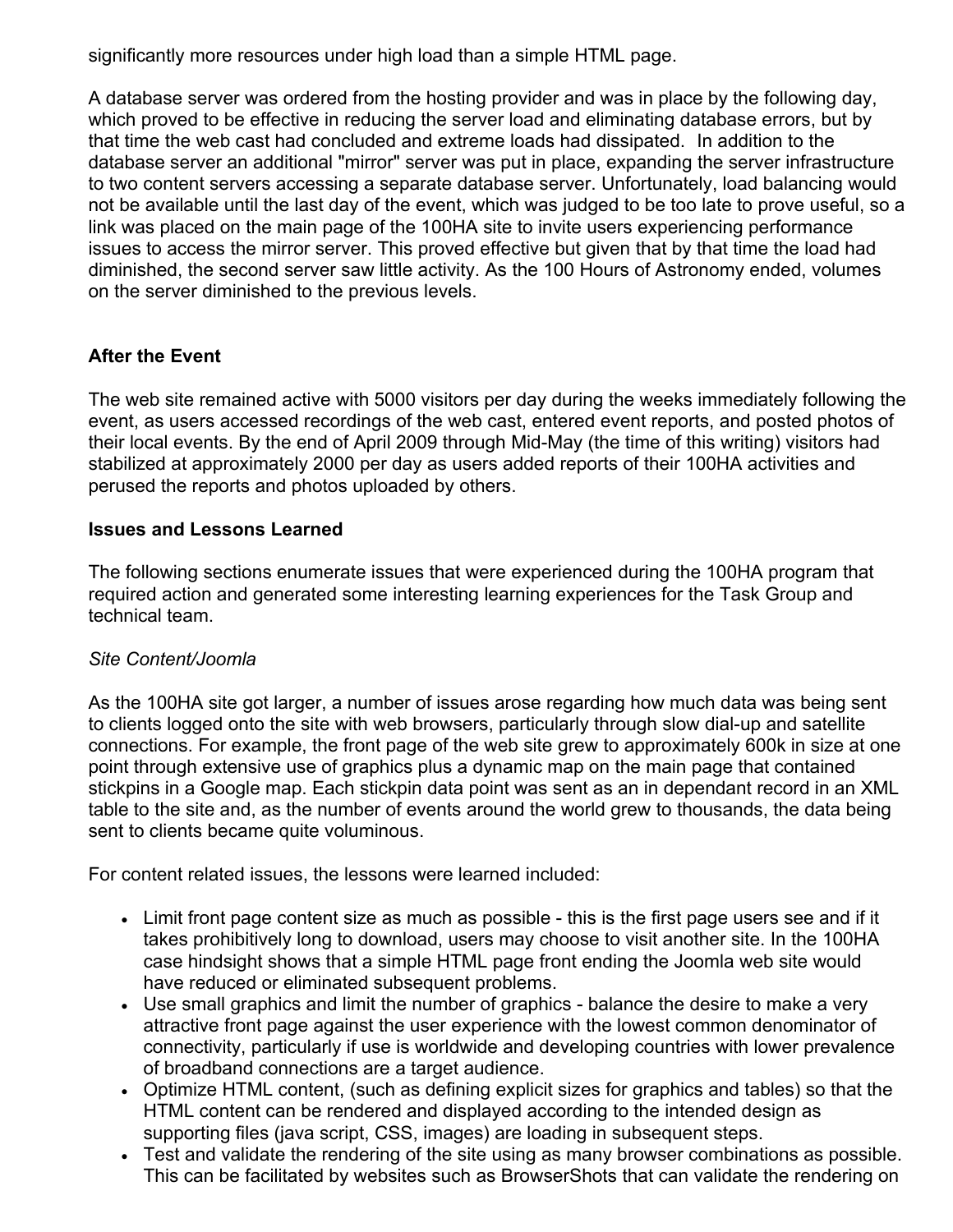a wide variety of web browsers on any of the widely used client operating systems.

- Ensure that the software providing the dynamic content (in our case, Joomla) is producing the minimum amount of data being sent to the browser. For example, Joomla by default loads a large (200+K) Javascript library on every page it serves, requiring the client browser to download this each time the site is accessed. It is important to note, that much of this framework, is a one-time load each time the site is accessed. As the user navigates the site, these one-time load items are left in the browser's cache. However when the page is refreshed, the 200+K is retransmitted.
- Minimization of client bandwidth utilization through the use of on-the-fly compression techniques. While not enabled by default in Apache web server, the mod\_deflate plugin takes advantage of the fact that textual content (such as HTML webpages) can be heavily compressed. Whilst requiring a small CPU overhead to compress textual content, the benefits to network consumption are impressive. Using the Joomla framework as an example, which clocks in at 200+K, the plugin compresses the data to roughly 80K before it is transmitted to the client for subsequent decompression when the client visually renders the content.

#### *Planning for extremely high volumes*

The huge volume of visits to the site on April 3rd is instructive from a number of points of view and a primary lesson learned is to fund and create a much more resilient technology environment than created for the 100HA event.

Lessons learned:

- Expect the unexpected for volumes (4 times expected might be a good estimate) and configure the site to accommodate those loads Provision servers ahead of time – by the time new servers can be brought online, it's too late, at least for short events like 100HA. Costs are fairly minimal (in our case about \$400/month per server) compared to the cost of not providing the service when demand is highest.
- Consider using the most simple, fast loading (i.e. simple HTML with few graphics) front page to the site possible, especially if there is content (such as web casts) for which the main site is simply a "gateway".The Apache web server proved to extremely robust and able to serve up pages to almost 100000 visitors during the period where the main page was offline - if the front page of the site had been simple HTML, it is likely that the single server (with a separate database server) could have handled the load.
- Create an "edit enabled" server where content managers can work at maximum performance, even during peak loads.
- Similarly, structure the site (which doesn't change and is normally implemented as simple HTML pages) such that users need only access dynamic content when there is a need for it -in the 100HA example most content was relatively static and only implemented in Joomla to facilitate online content editing by the Task Team. The only content that needed to be dynamic was the Event add/edit/change/display code.

#### *Technology Configuration*

On the technology side, there were a number of areas where the 100 Hours of Astronomy experience offered lessons learned: